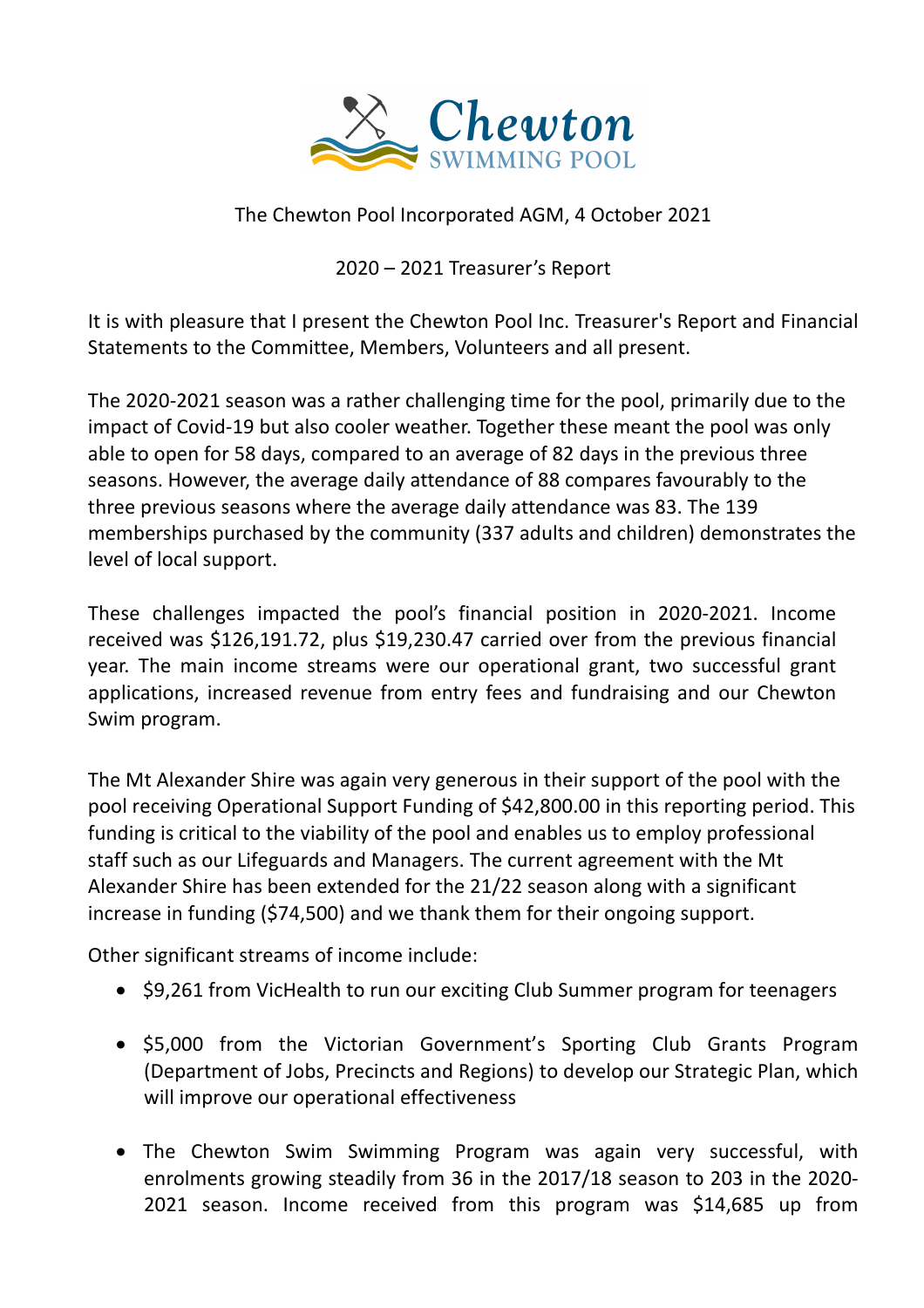\$6,490.00 the previous season

- Membership \$10,955
- Casual pool entry \$6,129
- Kiosk \$6,940.40
- Fundraising \$1,146
- Donations \$369

We received donated materials and services totalling \$6,000 and give thanks to Kalamazoo who funded our new water tank and associated pump and worked with Statewide Irrigation to arrange installation. Thanks also to Cantwell Property who are kindly sponsoring our new Lifeguard uniforms.

Expenditure for the year totalled \$129,876.35. However, there were some expenses that significantly exceeded budget projections including:

- Utilities there was a significant increase in water usage, and we have deferred part of the Coliban Water account to this financial year
- Pool and facility operations chemicals, facility cleaning, hygiene services, work site safety equipment
- Works and repairs electrical and plumbing
- We also contributed another \$5,904.26 to complete the solar heating project as construction costs came in over budget. The project is now complete, providing an improved experience for our pool users
- We started the year with both outstanding PAYG and Superannuation debts:
	- o Payments were made in March (\$1,708.14) and June (\$687.12) to reduce our outstanding superannuation debt. There was a small amount owing at end of the financial year (\$228.97) but this has now been paid, including all interest and administration fees (\$67.83). In fact, we now have a credit with the ATO of \$162.74 which relates to overpaid interest
	- o Our outstanding PAYG debt has also been paid, the ATO took the opportunity to recover this from our Covid Stimulus payments (\$9,950).

Creditors as of 30 June 2021 include:

- Coliban Water \$1,993.01
- Mattioli \$12,366.20
- BoC Ltd \$27.46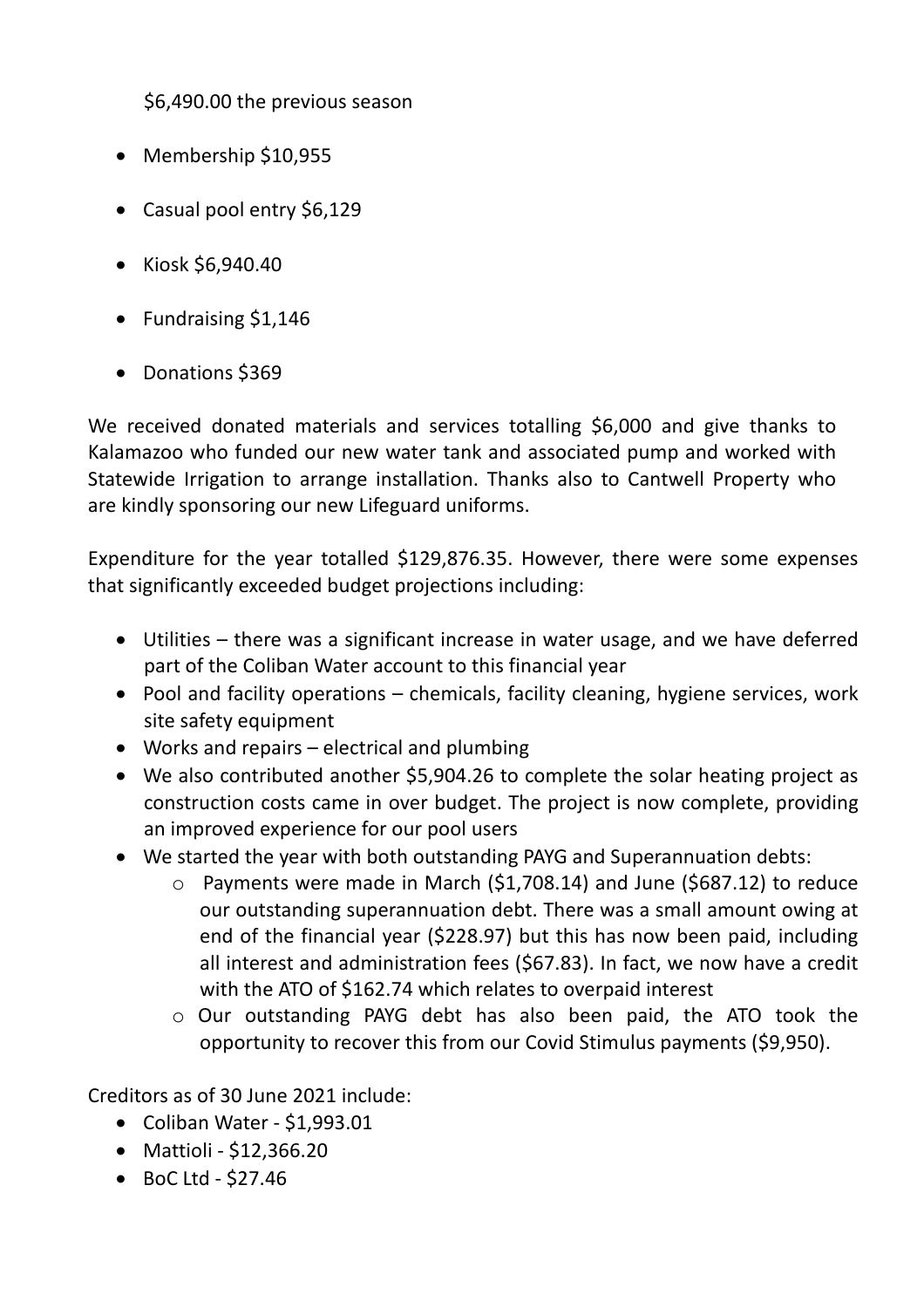In summary, and despite increased income, there was a net loss of \$3,586.47 for the 2020-2021 reporting period.

As you have heard from Sera Jane, we are now facing several new challenges. The committee is working hard to ensure the pool remains financially viable, but this will require some difficult decisions to be made. Additionally, as the finances become more and more complex, a decision has been taken to employ a bookkeeper, and this position will require funding.

Lastly, I'd like to give thanks to our bookkeeper Sheila Maloney, who has worked tirelessly over the past 3+ years to ensure we meet our financial obligations, especially in regard to our employees. She will always be welcome at the pool, and we hope she keeps in touch.

Our Financials have been audited and prepared, as required by law by MGR Accounting, Castlemaine, and the report is presented for your information. Please see the attached Profit and Loss statement and Balance Sheet.

Sally McCarthy Treasurer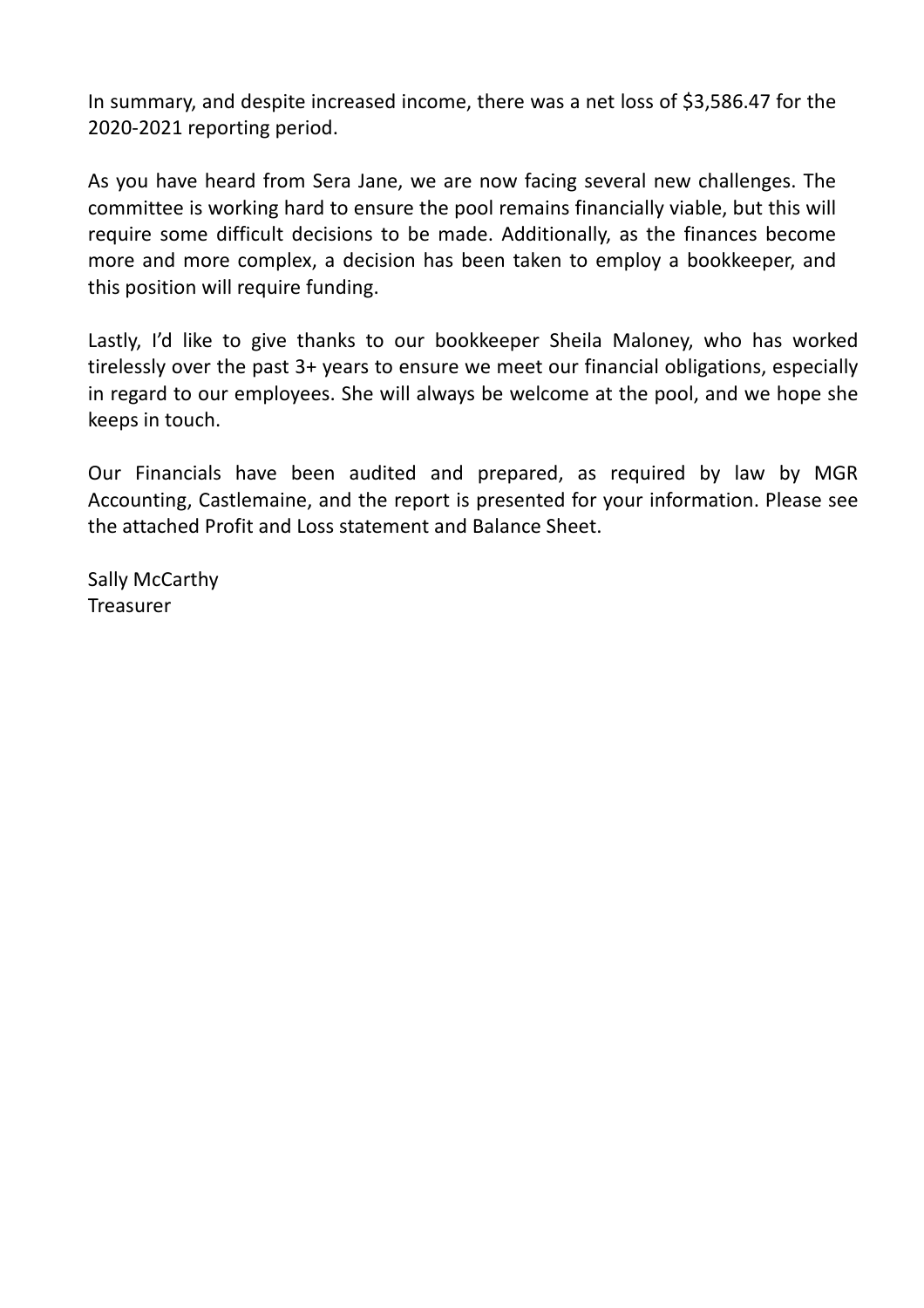# Chewton Pool Inc

## Profit and Loss

July 2020 - June 2021

|                                              | TOTAL         |
|----------------------------------------------|---------------|
| Income                                       |               |
| <b>ATO Stimulus Package</b>                  | 9,950.00      |
| Booking of Pool                              | 542.50        |
| <b>Donations</b>                             | 369.00        |
| <b>Entry Fees</b>                            | 6,129.00      |
| Fundraising                                  | 1,146.35      |
| <b>Grants Received</b>                       | 14,261.00     |
| <b>Interest Received</b>                     | 9.21          |
| Kiosk Takings                                | 6,940.40      |
| Membership Fees                              | 10,955.00     |
| <b>Operational Support</b>                   | 42,800.00     |
| Pick My Project Income                       | 17,904.26     |
| Sale of Second Hand Goods                    | 500.00        |
| Swim Enrolment                               | 14,685.00     |
| <b>Total Income</b>                          | A\$126,191.72 |
| <b>GROSS PROFIT</b>                          | A\$126,191.72 |
| Expenses                                     |               |
| 01 - Accounting                              |               |
| 01-01 Accountants Fee                        | 561.00        |
| 01-02 Bank charges and fees                  | 394.88        |
| 01-03 Bookkeeping Software                   | 750.00        |
| 01-05 Interest expense                       | $-312.00$     |
| Total 01 - Accounting                        | 1,393.88      |
| 02 - Advertising and marketing               |               |
| 02-02 Newspaper Notices                      | 53.32         |
| Total 02 - Advertising and marketing         | 53.32         |
| 03 - Asset Purchases                         |               |
| 03-06 Pool Operating Equipment               | 970.15        |
| <b>Total 03 - Asset Purchases</b>            | 970.15        |
| 04 - Association Administration              |               |
| 04-05 Website Hosting & Domain               | 276.30        |
| <b>Total 04 - Association Administration</b> | 276.30        |
| 05 - Chewton Swim                            |               |
| 05-02 Swim & Survive Licence                 | 150.00        |
| 05-03 CS Admin                               | 57.65         |
| Total 05 - Chewton Swim                      | 207.65        |
| 06 - Fundraising Expenses                    |               |
| 06-01 Catering and BBQ Expenses              | 200.33        |
| <b>Total 06 - Fundraising Expenses</b>       | 200.33        |
| 07 - Grounds                                 |               |
| 07-01 Garden Supplies                        | 42.25         |
| 07-04 Soil & Grass                           | 97.50         |
| Total 07 - Grounds                           | 139.75        |
| 08 - Maintenance                             |               |
| 08-02 Materials                              | 184.25        |
|                                              |               |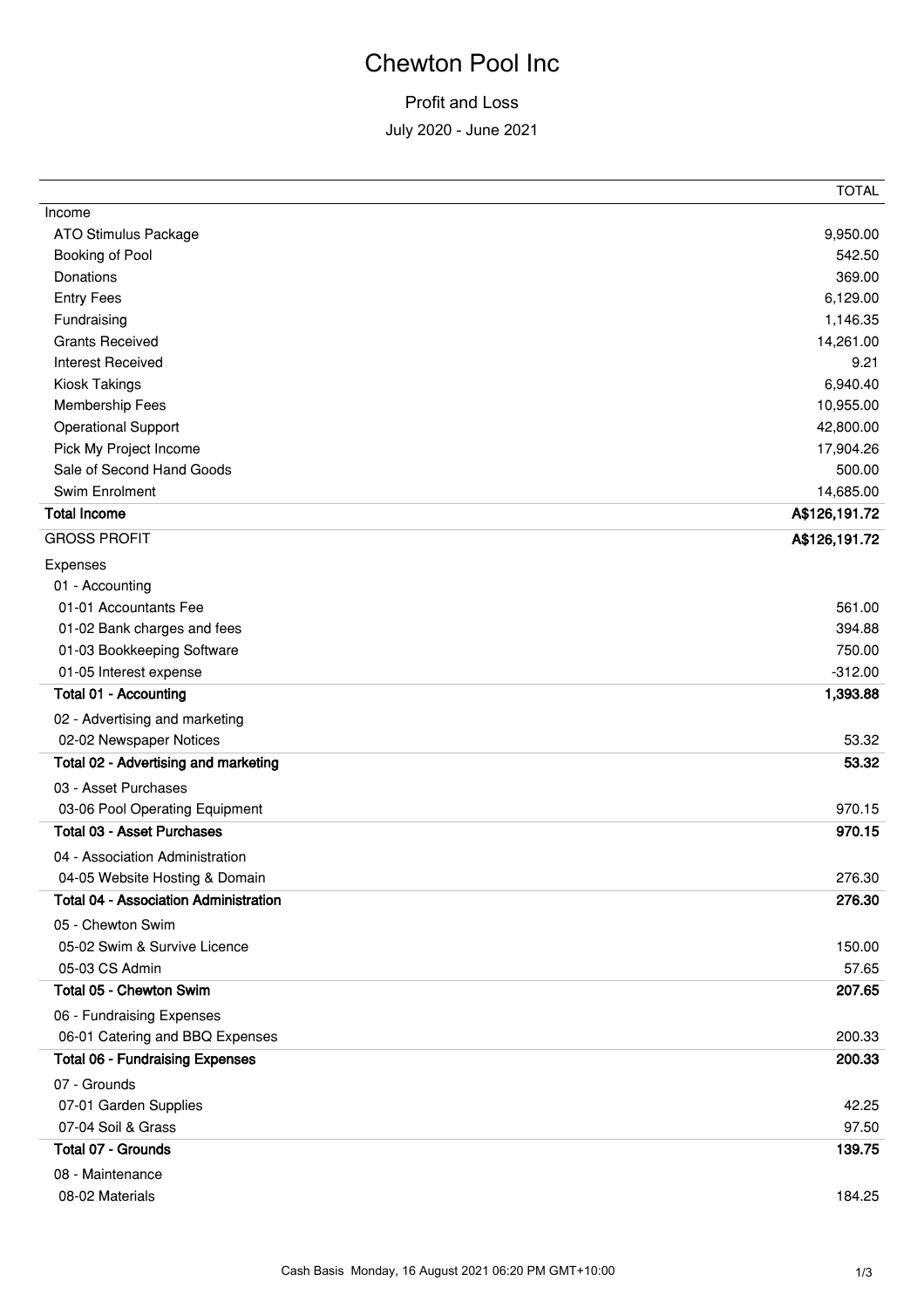# Chewton Pool Inc

### Profit and Loss

July 2020 - June 2021

|                                               | <b>TOTAL</b> |
|-----------------------------------------------|--------------|
| Total 08 - Maintenance                        | 184.25       |
| 09 - Operations - Admin                       |              |
| 09-01 Postage & Parcels                       | 81.90        |
| 09-02 Printing & Photocopying                 | 224.30       |
| 09-03 Stationary & Office Supplies            | 369.64       |
| Total 09 - Operations - Admin                 | 675.84       |
| 10 - Operations - Facility                    |              |
| 10-01 Electrical Test & Tag                   | 326.98       |
| 10-02 Facility Cleaning                       | 1,085.60     |
| 10-04 First Aid Supplies                      | 197.87       |
| 10-04-01 Container Serviced Charge            | 294.74       |
| Total 10-04 First Aid Supplies                | 492.61       |
| 10-05 Hygiene Services                        | 935.00       |
| 10-07 Site Work Safety                        | 1,424.00     |
| 10-09 Waste & Recycling                       | 112.50       |
| <b>Total 10 - Operations - Facility</b>       | 4,376.69     |
| 11 - Operations - Kiosk                       |              |
| 11-01 Kiosk Supplies - Equipment              | 12.00        |
| 11-02 Kiosk Supplies - Product                | 3,366.00     |
| 11-03 Kitchen Supplies                        | 15.34        |
| 11-04 Petty Cash                              | 0.00         |
| Total 11 - Operations - Kiosk                 | 3,393.34     |
| 12 - Operations - Pool                        |              |
| 12-01 Back Flow Testing                       | 165.00       |
| 12-03 Chlorine                                | 3,120.58     |
| 12-03-01 Drum Deposit                         | 130.00       |
| Total 12-03 Chlorine                          | 3,250.58     |
| 12-04 CO2 Gas                                 | 476.76       |
| 12-05 Pool Cleaning Equipment                 | 21.56        |
| Total 12 - Operations - Pool                  | 3,913.90     |
| 13 - Operations - Staff                       |              |
| 13-01 Operations Phone                        | 120.00       |
| 13-03 Training - CPR                          | 1,145.00     |
| 13-05 Training - Lifeguard                    | 240.00       |
| 13-06 Uniforms                                | 695.80       |
| 13-07 Training Aquatic Tech Officer           | 495.00       |
| Total 13 - Operations - Staff                 | 2,695.80     |
| 14 - Utilities                                |              |
| 14-01 Internet & Phone                        | 681.28       |
| 14-03 Power                                   | 5,334.35     |
| 14-04 Water                                   | 10,468.72    |
| <b>Total 14 - Utilities</b>                   | 16,484.35    |
| 15 - Wage expenses                            |              |
| 15-01 Wages                                   | 39,358.49    |
| 15-02 Superannuation Expenses                 | 3,202.36     |
| 15-02-01 Interest and Admin on Superannuation | 688.87       |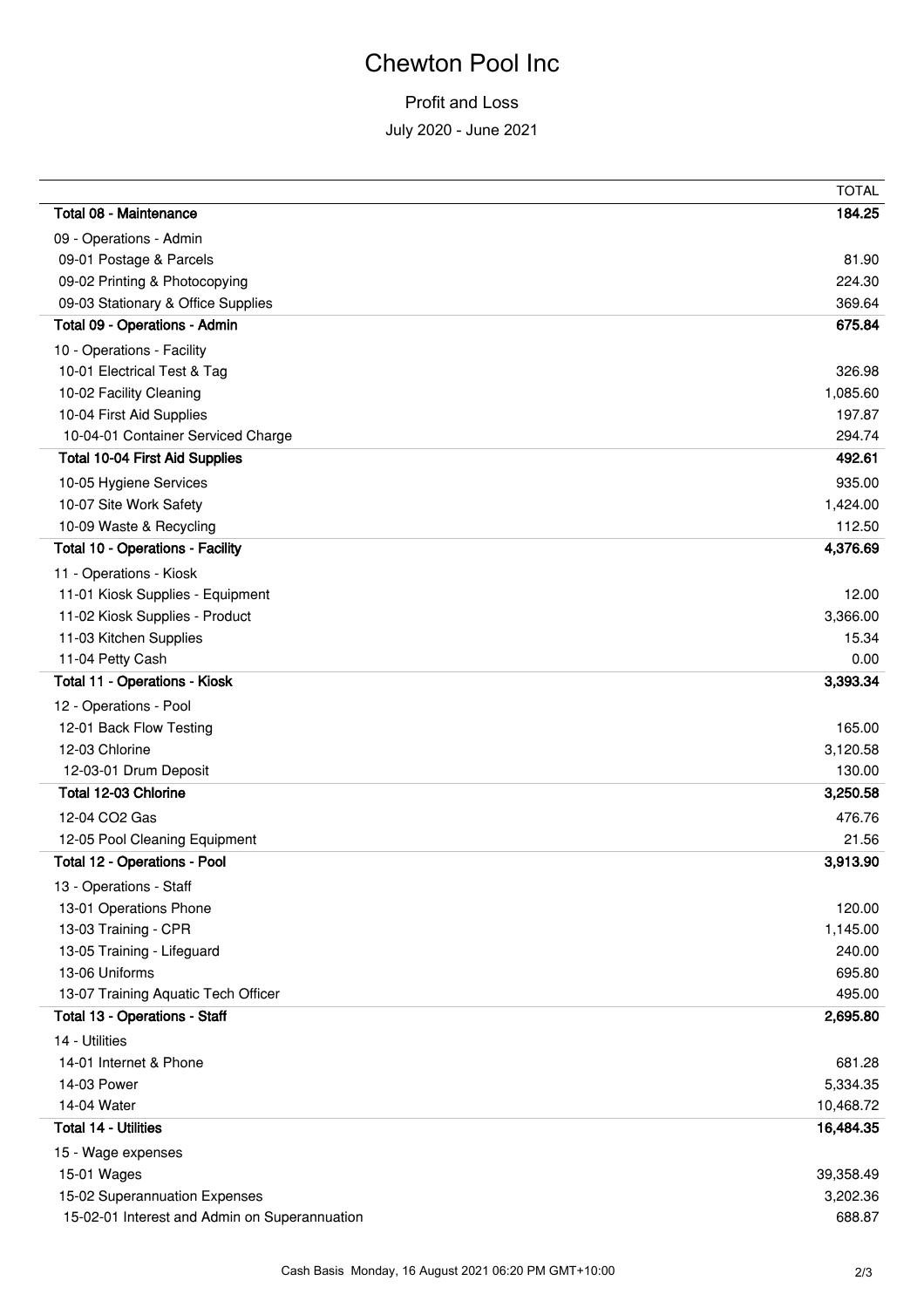# Chewton Pool Inc

## Balance Sheet

As of June 30, 2021

|                                      | <b>TOTAL</b> |
|--------------------------------------|--------------|
| Assets                               |              |
| <b>Current Assets</b>                |              |
| EFTPOS Account (8134)                | 2,376.17     |
| General Account (8127)               | 0.00         |
| Statement Account (8348)             | 10,142.85    |
| <b>Total Current Assets</b>          | A\$12,519.02 |
| <b>Total Assets</b>                  | A\$12,519.02 |
| Liabilities and shareholder's equity |              |
| <b>Current liabilities:</b>          |              |
| <b>ATO Clearing Account</b>          | 0.00         |
| <b>Current Tax Liability</b>         | 0.00         |
| <b>GST Liabilities Payable</b>       | 0.00         |
| PAYG Withholdings Payable            | 0.00         |
| Payroll clearing                     | 0.00         |
| Superannuation payable               | 161.14       |
| <b>Total current liabilities</b>     | A\$161.14    |
| Shareholders' equity:                |              |
| Net Income                           | $-3,684.63$  |
| Opening balance equity               | 6,251.23     |
| <b>Retained Earnings</b>             | 9,791.28     |
| Total shareholders' equity           | A\$12,357.88 |
| <b>Total liabilities and equity</b>  | A\$12,519.02 |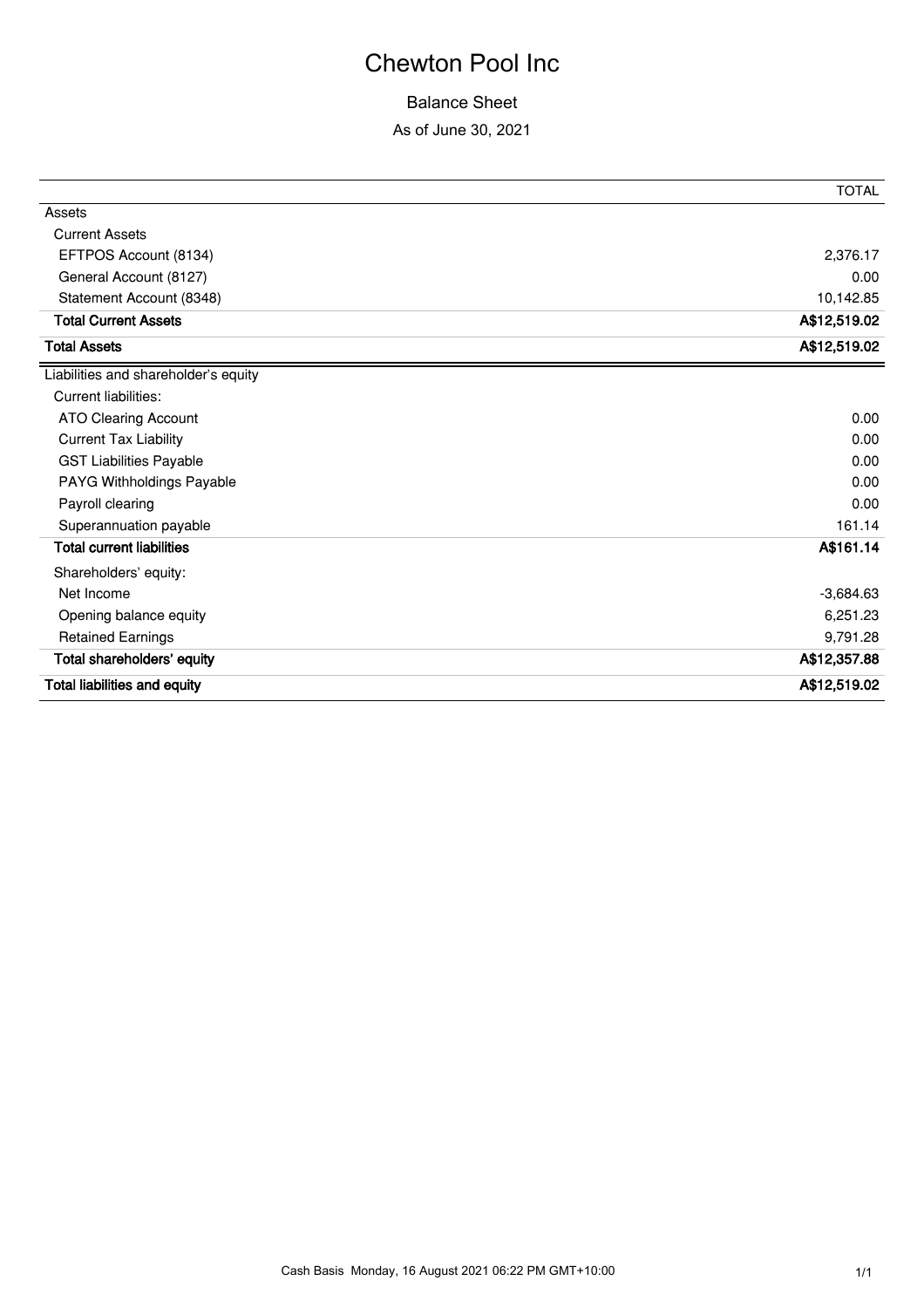

#### **INDEPENDENT AUDITOR'S REPORT TO THE MEMBERS OF CHEWTON POOL INC**

#### **Report on the Audit of the Financial Report**

#### **Qualified Opinion**

We have audited the accompanying financial report of Chewton Pool Inc, which comprises the balance sheet as at 30 June 2021, and profit and loss statement.

In our opinion, except for the effects of the matter described in the Basis of Qualified Opinion section of our report, the financial report gives a true and fair view of the financial position of Chewton Pool Inc as of 30 June 2021, and of its financial performance for the year then ended in accordance with the accounting policies required by the Associations Incorporation Reform Act 2012.

#### **Basis of Qualified Opinion**

As is common for organisations of this type, it is not practicable for the Chewton Pool Inc to maintain an effective system of internal control over receipts until their initial entry in the accounting records. Accordingly, our audit in relation to receipts was limited to amounts recorded.

We conducted our audit in accordance with Australian Auditing Standards. Our responsibilities under those standards are further described in the Auditor's Responsibilities for the Audit of the Financial Report section of our report. We are independent of the association in accordance with the ethical requirements of the Accounting Professional and Ethical Standards Board's APES 110 Code of Ethics for Professional Accountants (the Code) that are relevant to our audit of the financial report in Australia. We have also fulfilled our other ethical responsibilities in accordance with the Code.

We believe that the audit evidence we have obtained is sufficient and appropriate to provide a basis for our audit opinion.

#### **Emphasis of Matter - Basis of Accounting**

The financial report has been prepared to assist the association to meet the requirements of the Associations Incorporation Reform Act 2012. As a result, the financial report may not be suitable for another purpose. Our opinion is not modified in respect of this matter.

MGR Accountants Pty Ltd ACN 137 657 660 ABN 53 133 112 833

Email: mgr@mgr.com.au Website: www.mgr.com.au **Head Office** 1 Somerville St. (P.O. Box 793) Bendigo VIC 3552 Tel (03) 5443 8888 Fax (03) 5443 9556 Other Officer

56 Hervey St. Elmore VIC 3558 Tel (03) 5432 6013 65 Forest St. Castlemaine VIC 3450 Tel (03) 5472 2415 Partners Peter J Mulqueen CPA Stephen J Griffin CPA Anthony J Cappy CPA<br>Warren G Pollock CA Annemarie McClure CA Liability limited by a scheme approve<br>under Profession Standards Legislation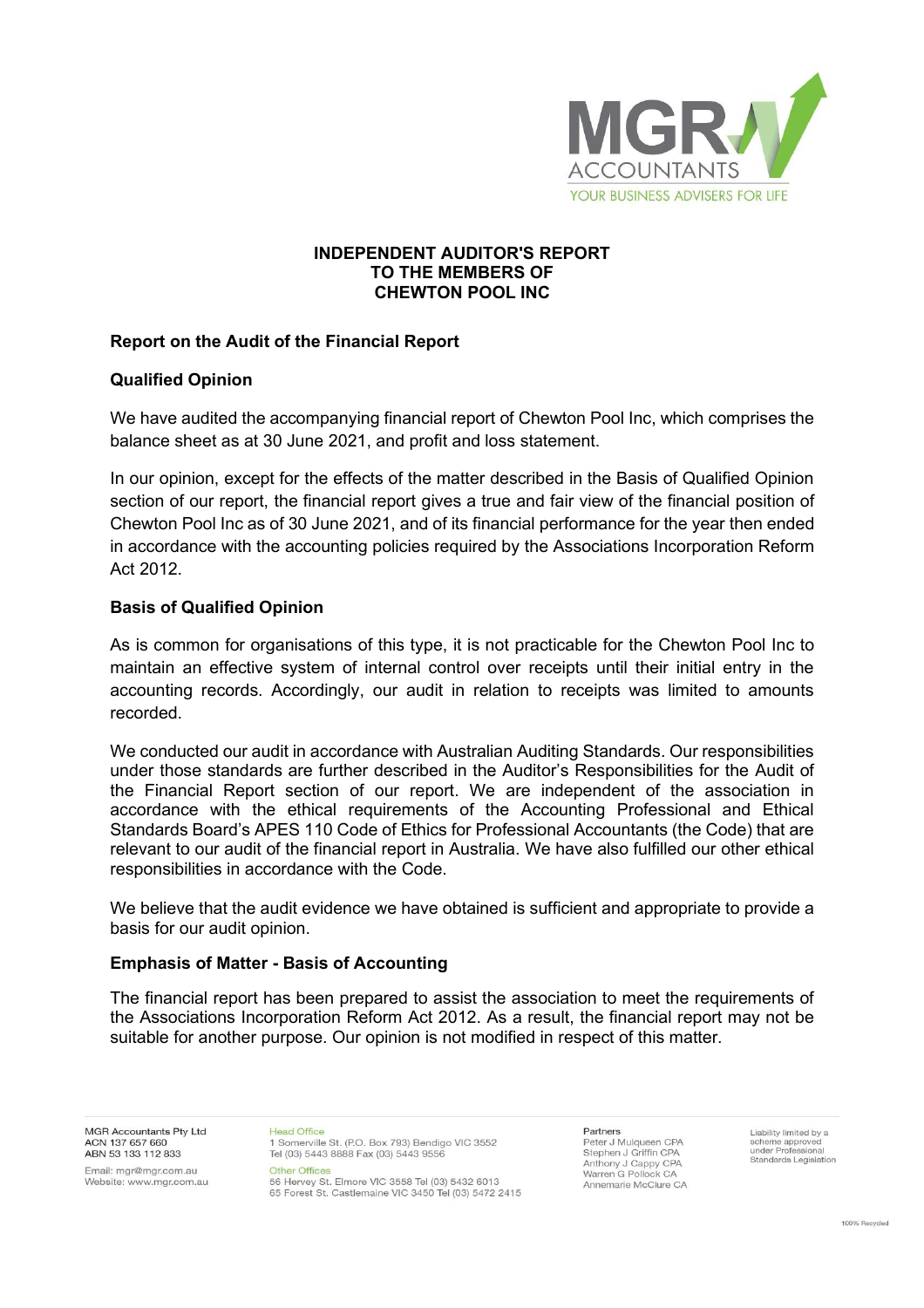### **Responsibilities of the Committee for the Financial Report**

The committee of the Chewton Pool Inc are responsible for the preparation of the financial report that gives a true and fair view in accordance with Australian Accounting Standards and the Associations Incorporation Reform Act 2012 and for such internal control as the committee determines is necessary to enable the preparation of the financial report that gives a true and fair view and is free from material misstatement, whether due to fraud or error.

In preparing the financial report, committees are responsible for assessing the association's ability to continue as a going concern, disclosing, as applicable, matters related to going concern and using the going concern basis of accounting unless the committee either intends to liquidate the association or to cease operations, or has no realistic alternative but to do so.

### **Auditor's Responsibilities for the Audit of the Financial Report**

Our objectives are to obtain reasonable assurance about whether the financial report as a whole is free from material misstatement, whether due to fraud or error, and to issue an auditor's report that includes our opinion. Reasonable assurance is a high level of assurance, but is not a guarantee that an audit conducted in accordance with Australian Auditing Standards will always detect a material misstatement when it exists. Misstatements can arise from fraud or error and are considered material if, individually or in the aggregate, they could reasonably be expected to influence the economic decisions of users taken on the basis of the financial report.

As part of an audit in accordance with the Australian Auditing Standards, we exercise professional judgement and maintain professional scepticism throughout the audit. We also:

- Identify and assess the risks of material misstatement of the financial report, whether due to fraud or error, design and perform audit procedures responsive to those risks, and obtain audit evidence that is sufficient and appropriate to provide a basis for our opinion. The risk of not detecting a material misstatement resulting from fraud is higher than for one resulting from error, as fraud may involve collusion, forgery, intentional omissions, misrepresentations, or the override of internal control.
- Obtain an understanding of internal control relevant to the audit in order to design audit procedures that are appropriate in the circumstances, but not for the purpose of expressing an opinion on the effectiveness of the association's internal control.
- Evaluate the appropriateness of accounting policies used and the reasonableness of accounting estimates and related disclosures made by the committee.
- Conclude on the appropriateness of the committee's use of the going concern basis of accounting and, based on the audit evidence obtained, whether a material uncertainty exists related to events or conditions that may cast significant doubt on the association's ability to continue as a going concern. If we conclude that a material uncertainty exists, we are required to draw attention in our auditor's report to the related disclosures in the financial report or, if such disclosures are inadequate, to modify our opinion. Our conclusions are based on the audit evidence obtained up to the date of our auditor's report. However, future events or conditions may cause the association to cease to continue as a going concern.
- Evaluate the overall presentation, structure and content of the financial report, including the disclosures, and whether the financial report represents the underlying transactions and events in a manner that achieves fair presentation.